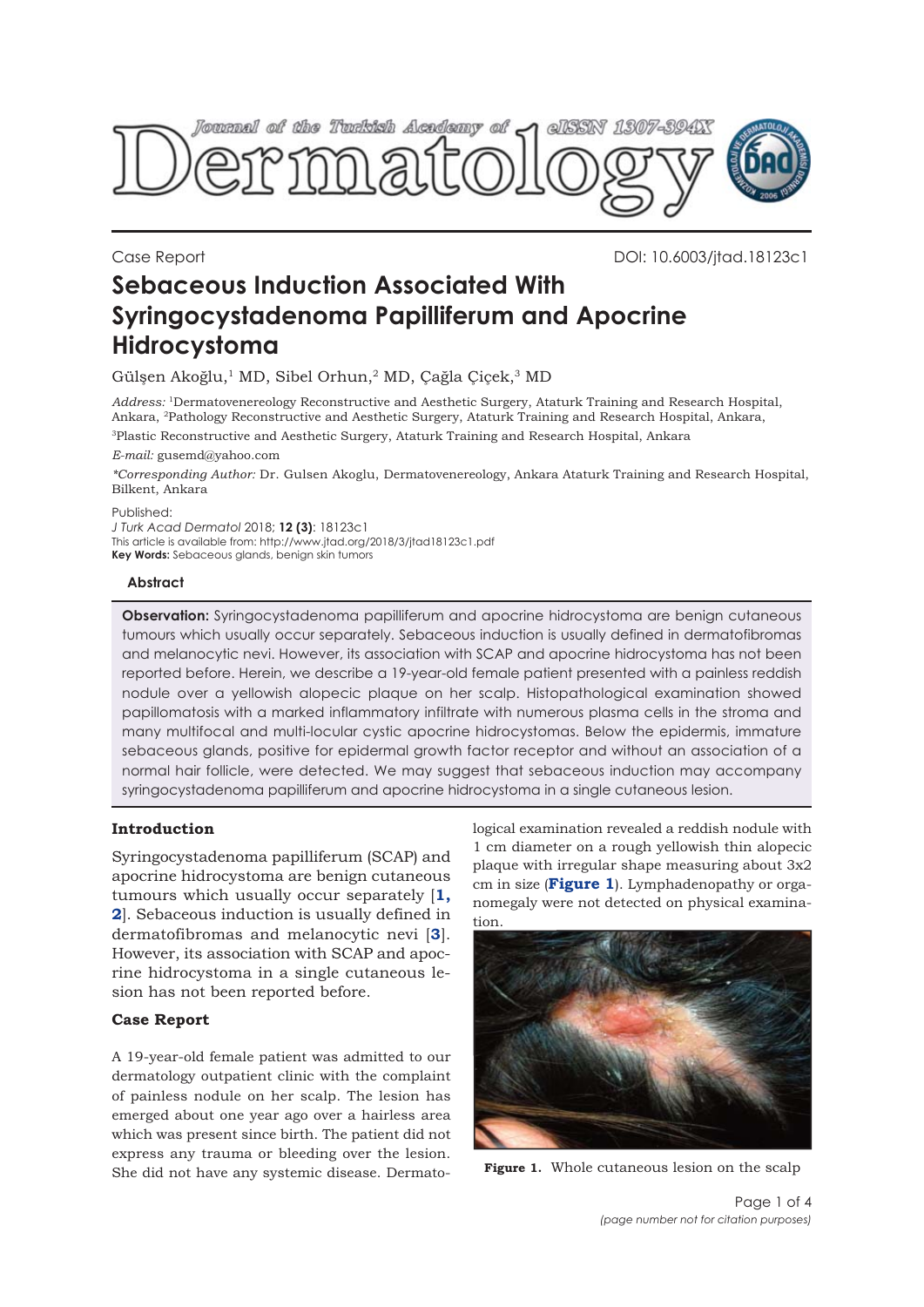*J Turk Acad Dermato*l 2018; **12(1)**: 18121c1. http://www.jtad.org/2018/1/jtad18121c1.pdf



**Figure 2.** Panaromic picture of the lesion (H&E, x20)

The whole lesion was totally excised. Histopathological examination showed papillomatosis with a marked inflammatory infiltrate with numerous plasma cells in the stroma. Luminal layer of papillary projections was lined with columnar cells and the peripheral layer consisted of cuboidal and flattened cells. Focal squamous metaplasia was detected. Beneath the papillary formation of this SCAP lesion, many multifocal and multi-locular cystic apocrine hidrocystoma areas were observed. Below the epidermis, rudimentary sebaceous glands without an association of a normal hair follicle were detected (**Figures 2 and 3a and b**). The immature sebocytes were positive with anti epidermal growth factor receptor (EGFR) antibody (**Figures 4 and 5**). Depending on clinicopathological features, the patient was diagnosed as having SCAP associated with apocrine hidrocystoma and sebaceous induction.

# **Discussion**

SCAP is a rare tumour which is usually located in scalp of children or adolescents. Mainly



**Figures 3a and b.** (**a**) Papillomatous SCAP lesion lined by columnar epithelium in the luminal side and cuboidal epithelium in the outer side with plasma rich stroma (H&E, x40); (**b**) Dermal numerous, close cystic apocrine hidrocystoma lesions beneath the papillary projections and immature sebaceous structures (H&E, x40)

apocrine and less frequently eccrine histogenesis is considered to involve in pathogenesis. SCAP consists of invaginated duct-like structures lined by squamous epithelium with a transition to double-layered cuboidal and columnar epithelium having a stroma rich of plasma cells. The dilated ducts may form cystic spaces or villous projections [**[1](#page-2-0)**]. SCAP was proposed to be a hamartoma which is abnormally arranged with follicular infundibular, apocrine glandular and ductal epithelium together with sebaceous structures [**[4](#page-2-0)**]. About one third of cases are found to be associated with an organoid nevus [**[1](#page-2-0)**]. SCAP may coexist with basal cell carcinoma, verrucous carcinoma, verruca or eccrine and apocrine tumours such as tubular apocrine adenoma,



**Figure 4.** EGFR negative SCAP and apocrine hidrocystoma (x40)



**Figure 5.** Sebaceous induction area staining positively with EGFR (circled); mature sebaceous structures stained positively with EGFR only at the periphery (arrow) (x40)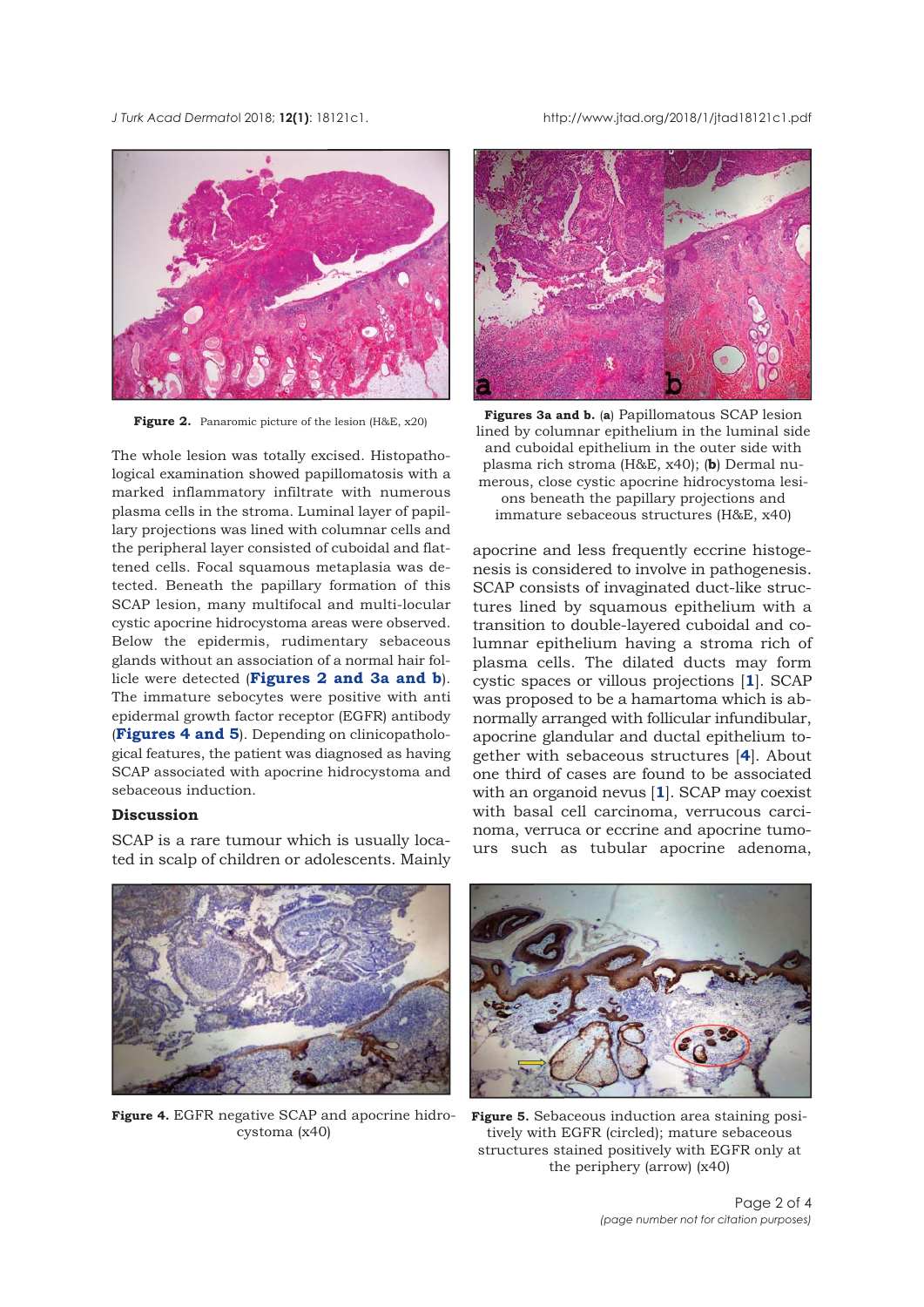<span id="page-2-0"></span>

apocrine hidrocystoma, and papillary eccrine adenoma [**1, 5, [6](#page-3-0)**]

SCAP, apocrine hidrocystoma, and tubular papillary adenoma may form complex cutaneous tumours. Since histopathological features of 2 or 3 types may co-exist in a single lesion, the term "tubulocystic adenoma with apocrine differentiation" is proposed to define these cutaneous tumours [**2**]. Arias-Santiago et al. suggest that the association of SCAP with apocrine hidrocystoma arise from multipotent undifferentiated cell contents which then differentiate toward two lines of differentiation. On the other hand SCAP may be the only histopathological type which active primitive cells into the apocrine hidrocystoma [**5**].

Nevus sebaceous is the most important differential diagnosis in our case. Nevus sebaceous is considered to be a complex hamartoma involving sebaceous glands as well as other a dnexal structures. The structure of the sebaceous glands shows age-related alterations in nevus sebaceous. A decrease in number or complete absence of sebaceous is seen in 10- 20% of patients, usually in infant patients. Sebaceous hyperplasia is the most common presentation of sebaceous glands, which is mostly seen in puberty. The connection of small sebaceous lobules or well-developed hyperplastic sebaceous glands to the surface epidermis or the infundibular region of the follicules is the typical feature of nevus sebaceous. Besides, sebaceous lobules may have holes and glands connect directly to the epidermal surface or to the infundibular area [**[7](#page-3-0)**]. When compared, the histopathological structures of sebaceous glands of our case had distinct features. In multiple sections of the whole lesion, sebaceous hyperplasia was not detected. Moreover, they were immature and reduced in number which was not compatible with the age of the patient. In addition, these rudimentary sebaceous glands were not connected to the surface epidermis or any follicular infundibulum and they did not have any cystic dilatations or holes. We consider that we encountered a different structure of sebaceous glands associated with SCAP and apocrine hidrocystoma. We evaluated these rudimentary glands as sebaceous induction.

Sebaceous induction is defined as two or more rudimentary sebaceous glands overlying the very superficial level of cutaneous lesion without a normal hair follicle [**3**]. Sebaceous i nduction has been described in the histopathological features of dermatofibromas and m elanocytic nevi. Although the underlying aetiology is not clear, growth factors secreted by dermatofibromas, anatomic site specific microenvironmental features [**3**], ectopic hedgehog signalling [**[8](#page-3-0)**] and low levels of beta catenin stimulation [**[9](#page-3-0)**] are suggested as possible mechanisms involving sebaceous induction. Strong expression of EGFR in the undifferentiated sebocytes at the periphery of human sebaceous glands was reported and EGFR and its ligands were considered to involve in the sebocyte differentiation and lipogenesis [**[10](#page-3-0)**]. Although signalling mechanisms could not be investigated in our patient, we detected that immature sebocytes were positive for EGFR, suggesting the role of EGFR signalling in the formation of sebaceous induction.

To the best of our knowledge, this is the first report of sebaceous induction which accompanies SCAP and apocrine hidrocystoma in a single cutaneous lesion. Although the rudimentary sebaceous glands may be speculated to be a rare feature of nevus sebaceous, the age of our case and lack of typical glandular features do not support this suggestion. We suggest that sebaceous induction associated with SCAP and apocrine hidrocystoma may be coexistence or some growth factors released from SCAP lesion or surrounding tissue or changes in the microenvironment may induce multipotent cells to form immature sebaceous structures.

#### **References**

- 1. Patterson JW. Tumors of cutaneous appendages. Weedon's Skin Pathology. 4th edn. Elsevier, 2016: 944-945.
- 2. Ansai SI, Anan T, Fukumoto T, Saeki H. Tubulopapillary cystic adenoma with apocrine differentiation: a unifying concept for syringocystadenoma papilliferum, apocrine gland cyst, and tubular papillary adenoma. Am J Dermatopathol 2017; 39: 829-837. PMID: 28033156.
- 3. Zeidi M, North JP. Sebaceous induction in dermatofibroma: a common feature of dermatofibromas on the shoulder. J Cutan Pathol 2015;42:400-405. PMID: 25727075
- 4. Requena L, Kiryu H, Ackerman AB. Neoplasms with apocrine differentiation. Philedelphia, PA: Lippincott-Raven 1998.
- 5. Arias-Santiago S, Aceituno-Madera P, Aneiros-Fernández J, Gutiérrez-Salmerón MT, Naranjo-Sintes R. Syringocystoadenoma papilliferum associated with apocrine hidrocystoma and verruca. Dermatol Online J 2009; 15: 9. PMID:19951645